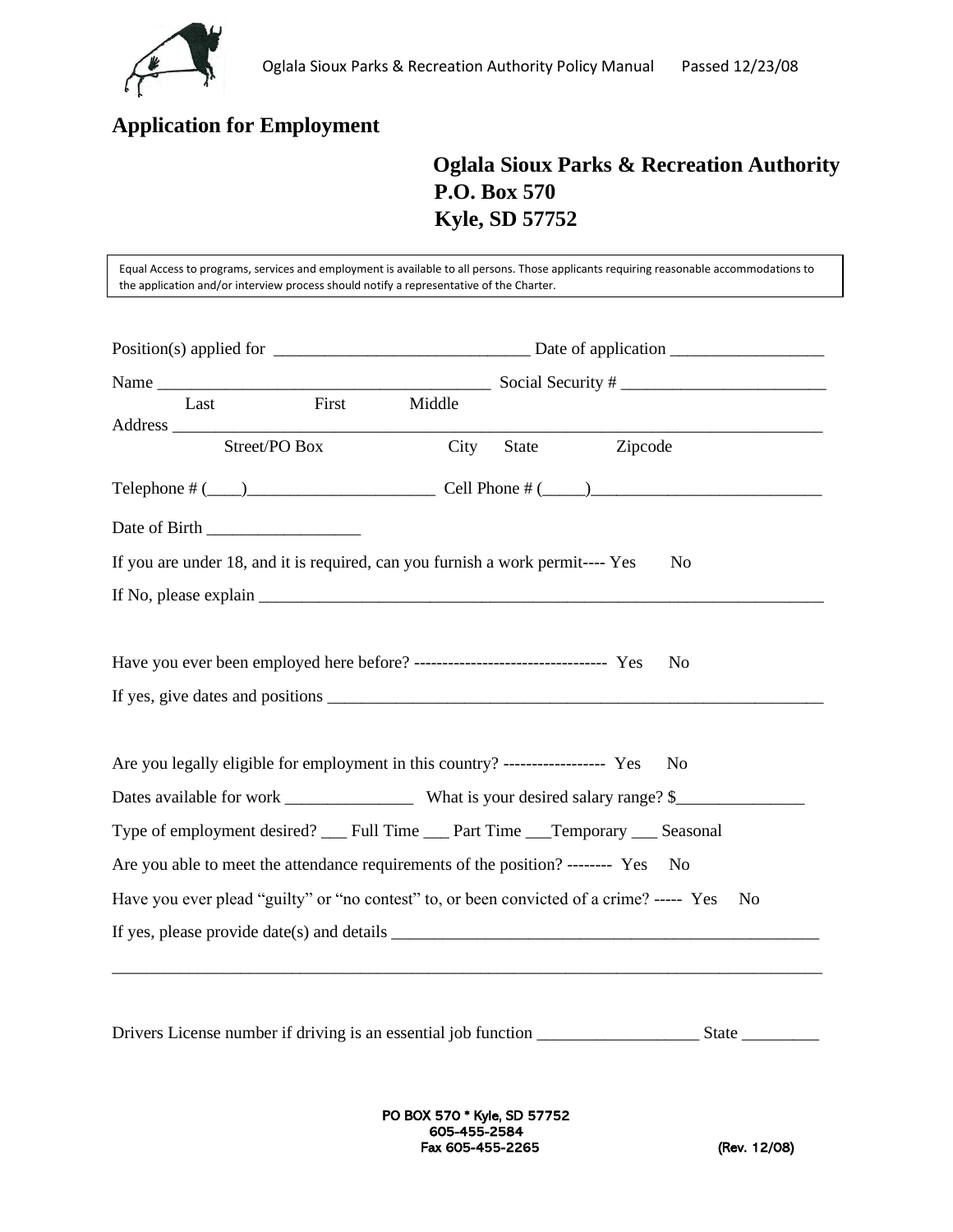

# **Employment History**

Provide the following information of your past four (4) employers', assignments or volunteer activities starting from the most recent.

| From                               | To | Employer                               |          |                                                                 | Telephone #                                                                                      |              |
|------------------------------------|----|----------------------------------------|----------|-----------------------------------------------------------------|--------------------------------------------------------------------------------------------------|--------------|
| Starting Job Title/Final Job Title |    |                                        |          |                                                                 | Address                                                                                          |              |
|                                    |    |                                        |          |                                                                 | Immediate Supervisor and Title. Summarize the nature of work performed and job responsibilities. |              |
|                                    |    | May we contact for reference? Yes / No |          | Later                                                           |                                                                                                  |              |
| Reason for leaving?                |    |                                        |          | Hourly Rate/Salary                                              |                                                                                                  |              |
| From                               | To | Employer                               |          |                                                                 | Telephone #                                                                                      |              |
| Starting Job Title/Final Job Title |    |                                        |          |                                                                 | Address                                                                                          |              |
|                                    |    |                                        |          |                                                                 | Immediate Supervisor and Title. Summarize the nature of work performed and job responsibilities. |              |
| May we contact for reference?      |    |                                        | Yes / No | Later                                                           |                                                                                                  |              |
| Reason for leaving?                |    |                                        |          | Hourly Rate/Salary                                              |                                                                                                  |              |
|                                    |    |                                        |          | PO BOX 570 * Kyle, SD 57752<br>605-455-2584<br>Fax 605-455-2265 |                                                                                                  | (Rev. 12/08) |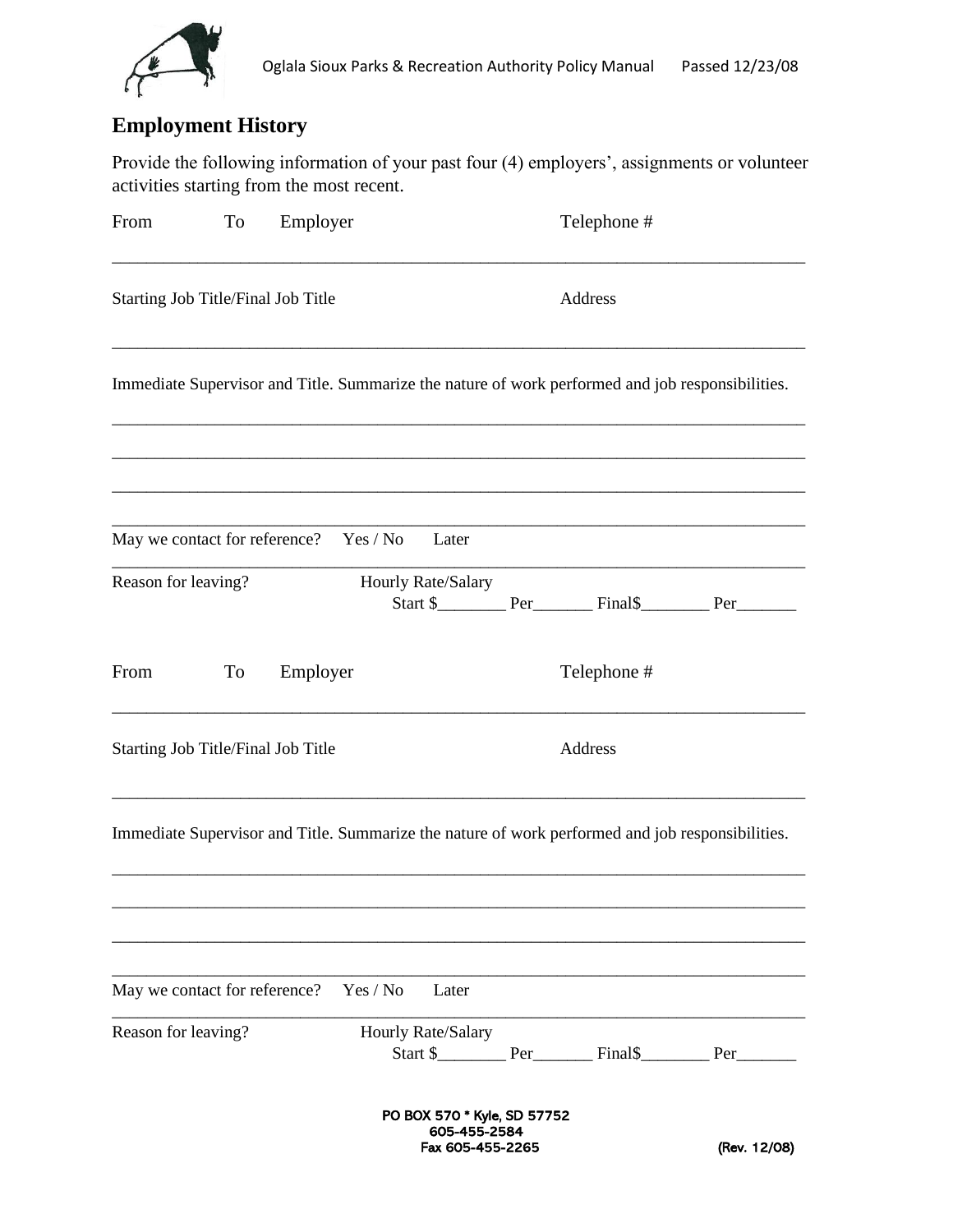

| From                               | To | Employer                               |          |                    | Telephone #                                                                                      |  |
|------------------------------------|----|----------------------------------------|----------|--------------------|--------------------------------------------------------------------------------------------------|--|
| Starting Job Title/Final Job Title |    |                                        |          |                    | Address                                                                                          |  |
|                                    |    |                                        |          |                    | Immediate Supervisor and Title. Summarize the nature of work performed and job responsibilities. |  |
|                                    |    | May we contact for reference? Yes / No |          | Later              |                                                                                                  |  |
| Reason for leaving?                |    |                                        |          | Hourly Rate/Salary |                                                                                                  |  |
| From                               | To | Employer                               |          |                    | Telephone #                                                                                      |  |
| Starting Job Title/Final Job Title |    |                                        |          |                    | Address                                                                                          |  |
|                                    |    |                                        |          |                    | Immediate Supervisor and Title. Summarize the nature of work performed and job responsibilities. |  |
| May we contact for reference?      |    |                                        | Yes / No | Later              |                                                                                                  |  |
| Reason for leaving?                |    |                                        |          | Hourly Rate/Salary |                                                                                                  |  |

PO BOX 570 \* Kyle, SD 57752 605-455-2584 Fax 605-455-2265 (Rev. 12/08)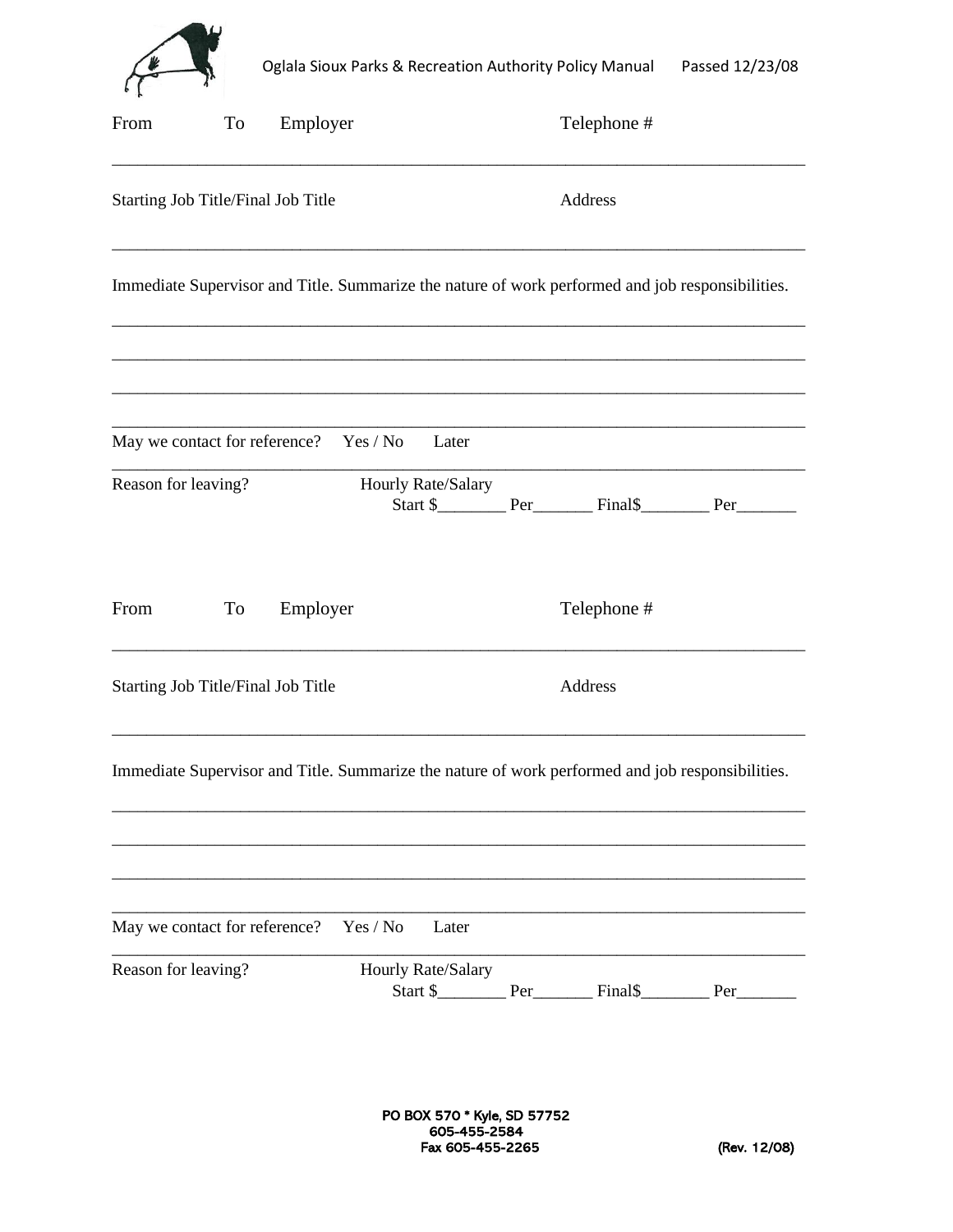

## **Employment History**

Summarize any training skills, license and/or certifications that may qualify you as being able to perform related functions in the position for which you're applying for.

\_\_\_\_\_\_\_\_\_\_\_\_\_\_\_\_\_\_\_\_\_\_\_\_\_\_\_\_\_\_\_\_\_\_\_\_\_\_\_\_\_\_\_\_\_\_\_\_\_\_\_\_\_\_\_\_\_\_\_\_\_\_\_\_\_\_\_\_\_\_\_\_\_\_\_\_\_\_ \_\_\_\_\_\_\_\_\_\_\_\_\_\_\_\_\_\_\_\_\_\_\_\_\_\_\_\_\_\_\_\_\_\_\_\_\_\_\_\_\_\_\_\_\_\_\_\_\_\_\_\_\_\_\_\_\_\_\_\_\_\_\_\_\_\_\_\_\_\_\_\_\_\_\_\_\_\_ \_\_\_\_\_\_\_\_\_\_\_\_\_\_\_\_\_\_\_\_\_\_\_\_\_\_\_\_\_\_\_\_\_\_\_\_\_\_\_\_\_\_\_\_\_\_\_\_\_\_\_\_\_\_\_\_\_\_\_\_\_\_\_\_\_\_\_\_\_\_\_\_\_\_\_\_\_\_ \_\_\_\_\_\_\_\_\_\_\_\_\_\_\_\_\_\_\_\_\_\_\_\_\_\_\_\_\_\_\_\_\_\_\_\_\_\_\_\_\_\_\_\_\_\_\_\_\_\_\_\_\_\_\_\_\_\_\_\_\_\_\_\_\_\_\_\_\_\_\_\_\_\_\_\_\_\_ \_\_\_\_\_\_\_\_\_\_\_\_\_\_\_\_\_\_\_\_\_\_\_\_\_\_\_\_\_\_\_\_\_\_\_\_\_\_\_\_\_\_\_\_\_\_\_\_\_\_\_\_\_\_\_\_\_\_\_\_\_\_\_\_\_\_\_\_\_\_\_\_\_\_\_\_\_\_ \_\_\_\_\_\_\_\_\_\_\_\_\_\_\_\_\_\_\_\_\_\_\_\_\_\_\_\_\_\_\_\_\_\_\_\_\_\_\_\_\_\_\_\_\_\_\_\_\_\_\_\_\_\_\_\_\_\_\_\_\_\_\_\_\_\_\_\_\_\_\_\_\_\_\_\_\_\_

### **Educational Background (if job related)**

| Name and Location Number of years completed. Did you graduate? |  | Course Study? |
|----------------------------------------------------------------|--|---------------|
|                                                                |  |               |

\_\_\_\_\_\_\_\_\_\_\_\_\_\_\_\_\_\_\_\_\_\_\_\_\_\_\_\_\_\_\_\_\_\_\_\_\_\_\_\_\_\_\_\_\_\_\_\_\_\_\_\_\_\_\_\_\_\_\_\_\_\_\_\_\_\_\_\_\_\_\_\_\_\_\_\_\_\_

\_\_\_\_\_\_\_\_\_\_\_\_\_\_\_\_\_\_\_\_\_\_\_\_\_\_\_\_\_\_\_\_\_\_\_\_\_\_\_\_\_\_\_\_\_\_\_\_\_\_\_\_\_\_\_\_\_\_\_\_\_\_\_\_\_\_\_\_\_\_\_\_\_\_\_\_\_\_

\_\_\_\_\_\_\_\_\_\_\_\_\_\_\_\_\_\_\_\_\_\_\_\_\_\_\_\_\_\_\_\_\_\_\_\_\_\_\_\_\_\_\_\_\_\_\_\_\_\_\_\_\_\_\_\_\_\_\_\_\_\_\_\_\_\_\_\_\_\_\_\_\_\_\_\_\_\_ \_\_\_\_\_\_\_\_\_\_\_\_\_\_\_\_\_\_\_\_\_\_\_\_\_\_\_\_\_\_\_\_\_\_\_\_\_\_\_\_\_\_\_\_\_\_\_\_\_\_\_\_\_\_\_\_\_\_\_\_\_\_\_\_\_\_\_\_\_\_\_\_\_\_\_\_\_\_ \_\_\_\_\_\_\_\_\_\_\_\_\_\_\_\_\_\_\_\_\_\_\_\_\_\_\_\_\_\_\_\_\_\_\_\_\_\_\_\_\_\_\_\_\_\_\_\_\_\_\_\_\_\_\_\_\_\_\_\_\_\_\_\_\_\_\_\_\_\_\_\_\_\_\_\_\_\_

High School

College

**Other** 

### **References**

Name and Address Telephone#/ Number of years known?

|  | $\begin{pmatrix} 1 & 1 \\ 1 & 1 \end{pmatrix}$ |
|--|------------------------------------------------|
|  |                                                |
|  |                                                |

#### **Applicant Statement**

I certify that all information I have provided in order to apply for and secure work with the employer is true, complete and correct.

I understand that any information provided by me that is found to be false, incomplete or misrepresented in any respect, will be sufficient cause (i) to cancel further consideration of this application, or (ii) immediately discharge me from the service, whenever it is discovered.

I expressly authorize, without reservation, the employer, its representatives, employees or agents to contact and obtain information from references (personal or professional), employers, public agencies, licensing authorities and

> PO BOX 570 \* Kyle, SD 57752 605-455-2584 Fax 605-455-2265 (Rev. 12/08)